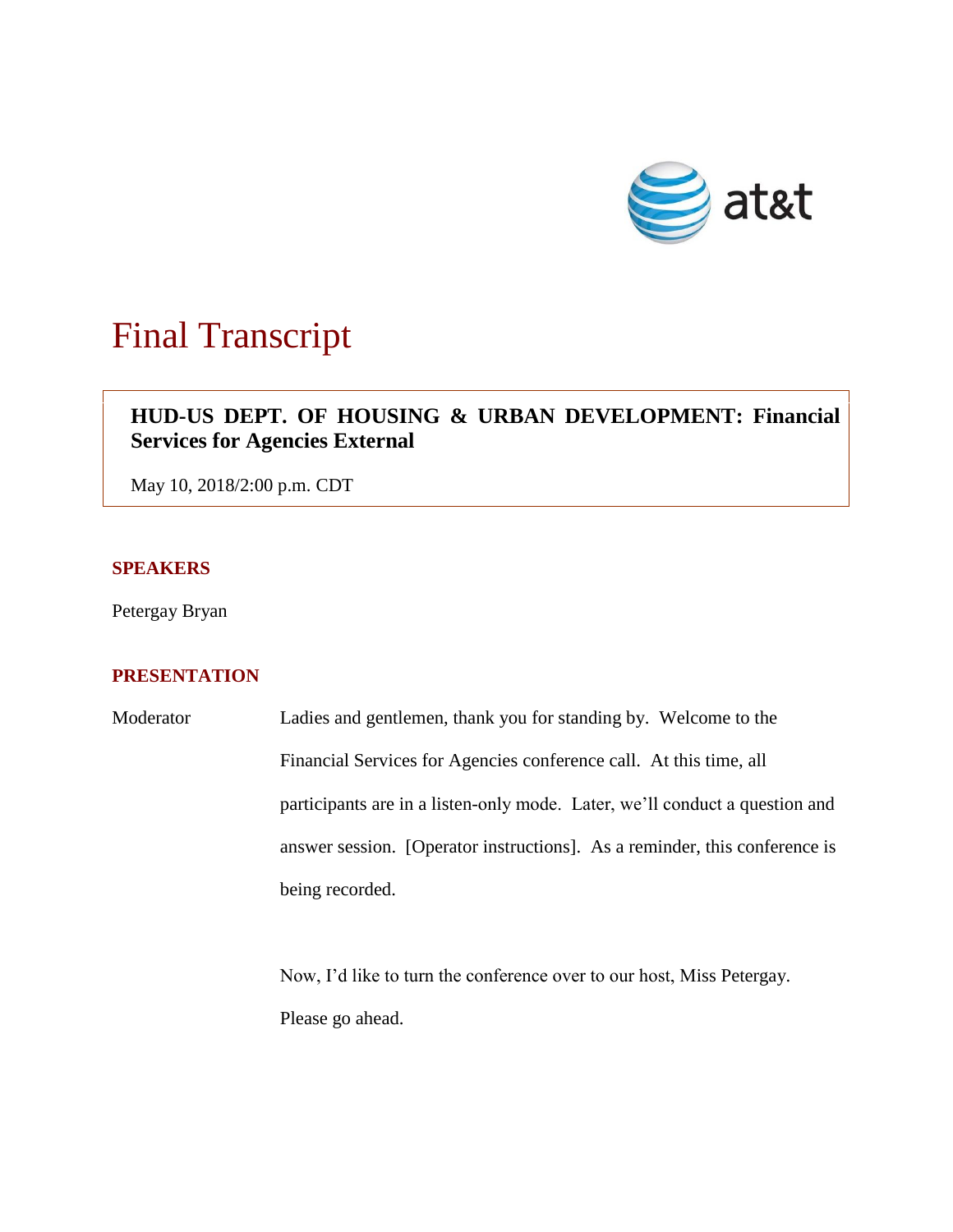Petergay Hello, everyone. I am Petergay Bryan, the Project Manager with Booth Management Consulting. Today, we'll be going over the financial services available for agencies who are recipients of the HUD Housing [audio disruption] Grant.

> During today's call, as the operator already told you, audio is going to be recorded; however, the playback, along with any presentations, handouts, and the transcript, they will be available to you on the SharePoint. You should also have received the handout by email, however, if not, if you look on your control panel, there is a section for handouts where you can actually download a copy of the handout and keep for your records.

> In addition to that, as your training certificate, within 24 to 48 hours after today's training, your will receive an email. It will be a thank you email. That's going to be your Certificate of Training. So, please save that, and store it as your record of having participated in today's training.

If you have questions, I will pause at the end of today's presentation and take live questions at that time. However, if you wanted to ask a question during the presentation, if you click on your control panel, there is an option for questions and it will look like this, that you're seeing on your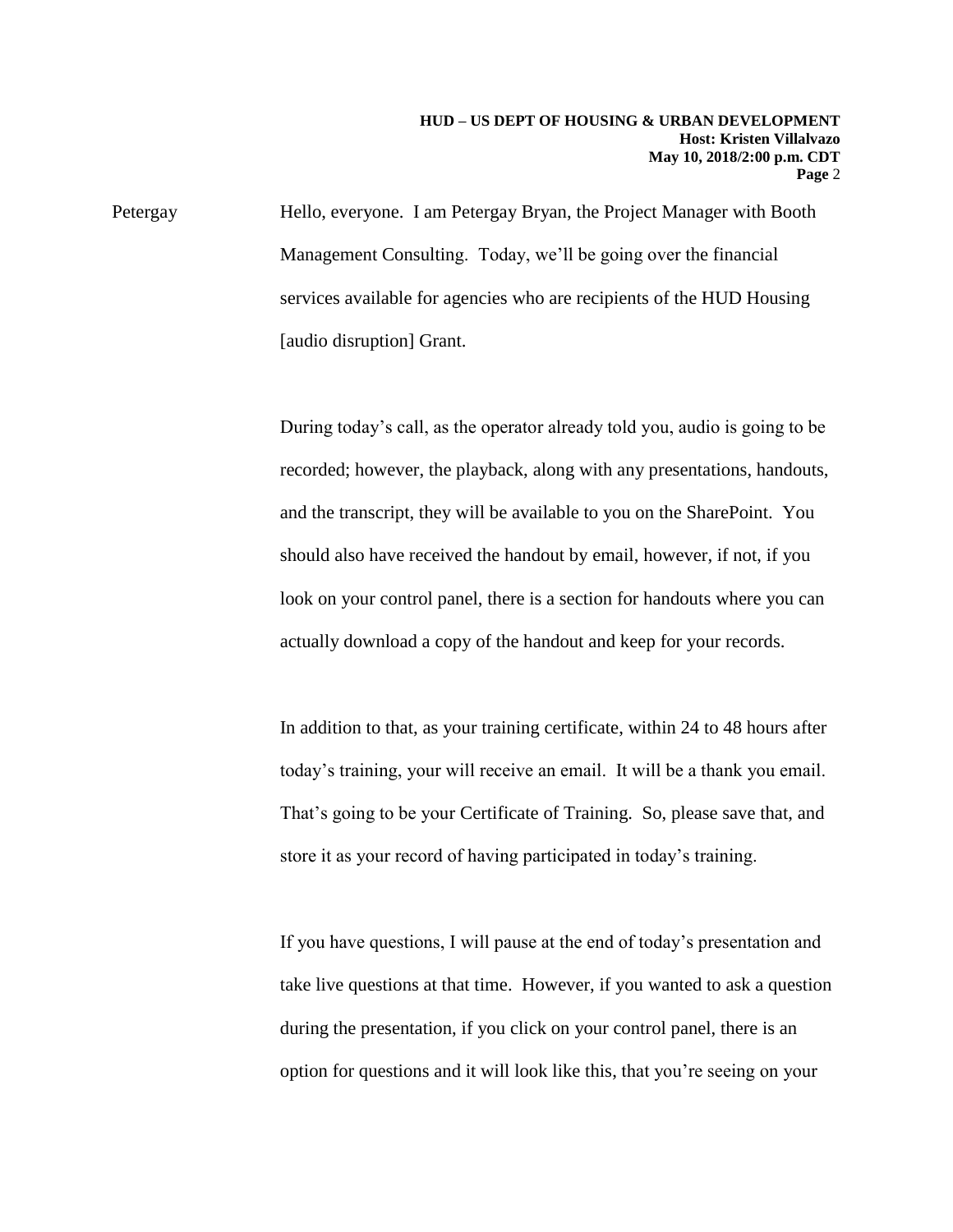screen now. You can type your questions there, and we do have personnel from Booth Management Consulting who are on standby and will be able to answer your questions as they come in.

During the presentation, please keep your lines muted. Again, whenever there is time for live questions, the operator will give you instructions on how you can do that.

We'll go ahead and get started with today's training. Again, I'm Petergay Bryan. I'm a Project Manager with Booth Management Consulting, or BMC. We were hired by HUD to assist agencies who are recipients of the Housing Counseling Grant funds.

Under that contract that we have with HUD, we provide various types of financial services under the contract. During today's training, we'll be talking about the different services that are available to you under the contract that BMC has with HUD. We'll provide you with instructions on how you can go about requesting services, some benefits to grantees or agencies that have received these types of services, and hopefully we'll be able to clarify any questions or concerns that you may have.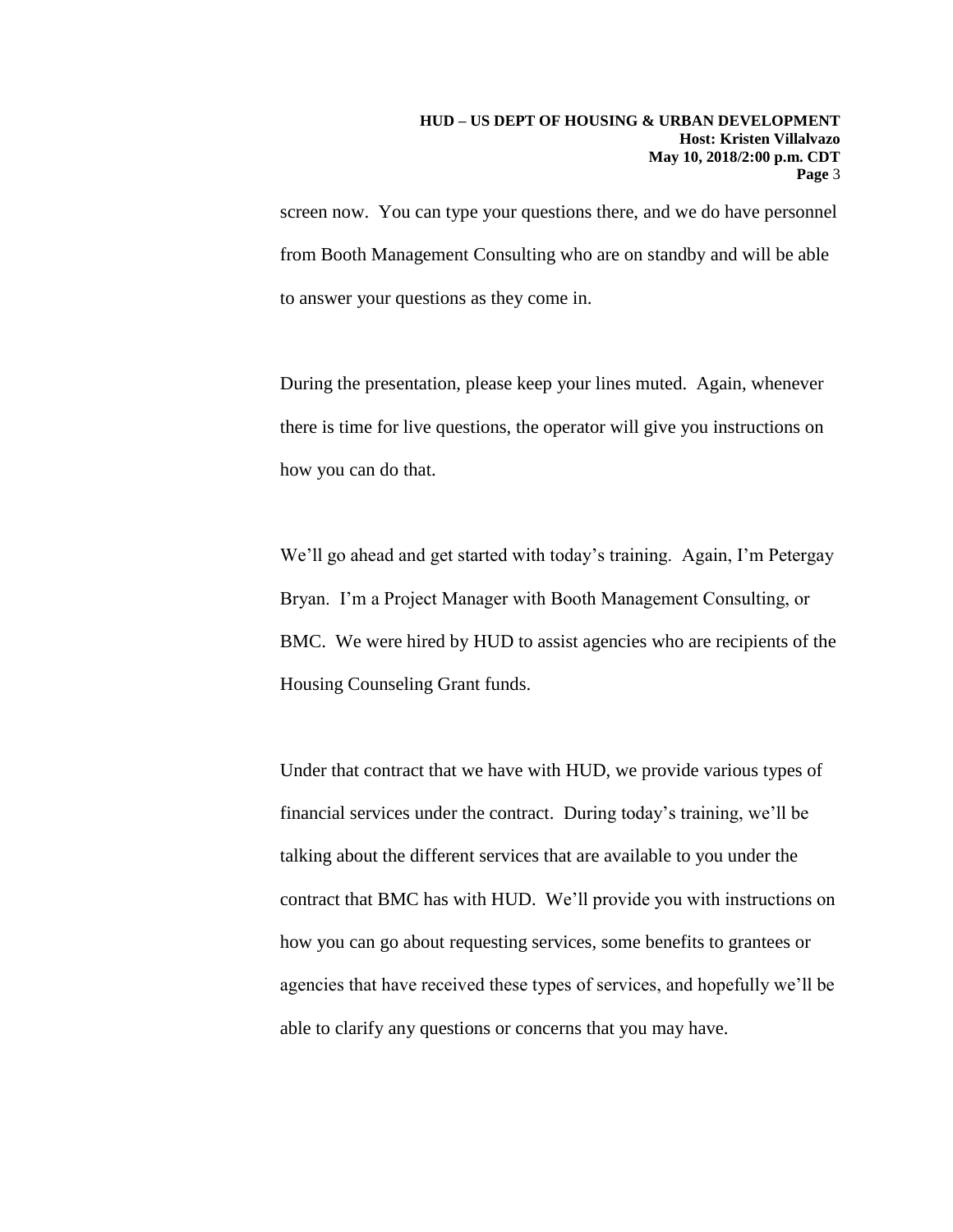#### **HUD – US DEPT OF HOUSING & URBAN DEVELOPMENT Host: Kristen Villalvazo May 10, 2018/2:00 p.m. CDT Page** 4

At the end of today, you'll have a clear idea of if you had a financialrelated issue relative to your Housing Counseling Program, how you would go about requesting the assistance needed.

The contract that we have with HUD, we have a lead technical monitor, and that is Linda Bozeman. Her co-GTMs are Gail Osgood and Tracy Fields. What that means is that these individuals are the ones who would approve any services that we provide to recipients of the HUD grant fund.

If you needed assistance on any of the topics that we'll go over today or anything on the financial side of your Housing Counseling Grant, one of these ladies would be the ones to approve the request that's made on your company's behalf. The services that we provide, they're available to grantees, intermediaries, local housing counseling agencies, as well as the HUD POCs and any other designated personnel. Our services range from providing training, to action plans, to technical assistance, or to providing some type of a financial analysis to the above-mentioned individuals.

Under the training umbrella, for agencies that are new to the Housing Counseling Program, or if you're not new to the Housing Counseling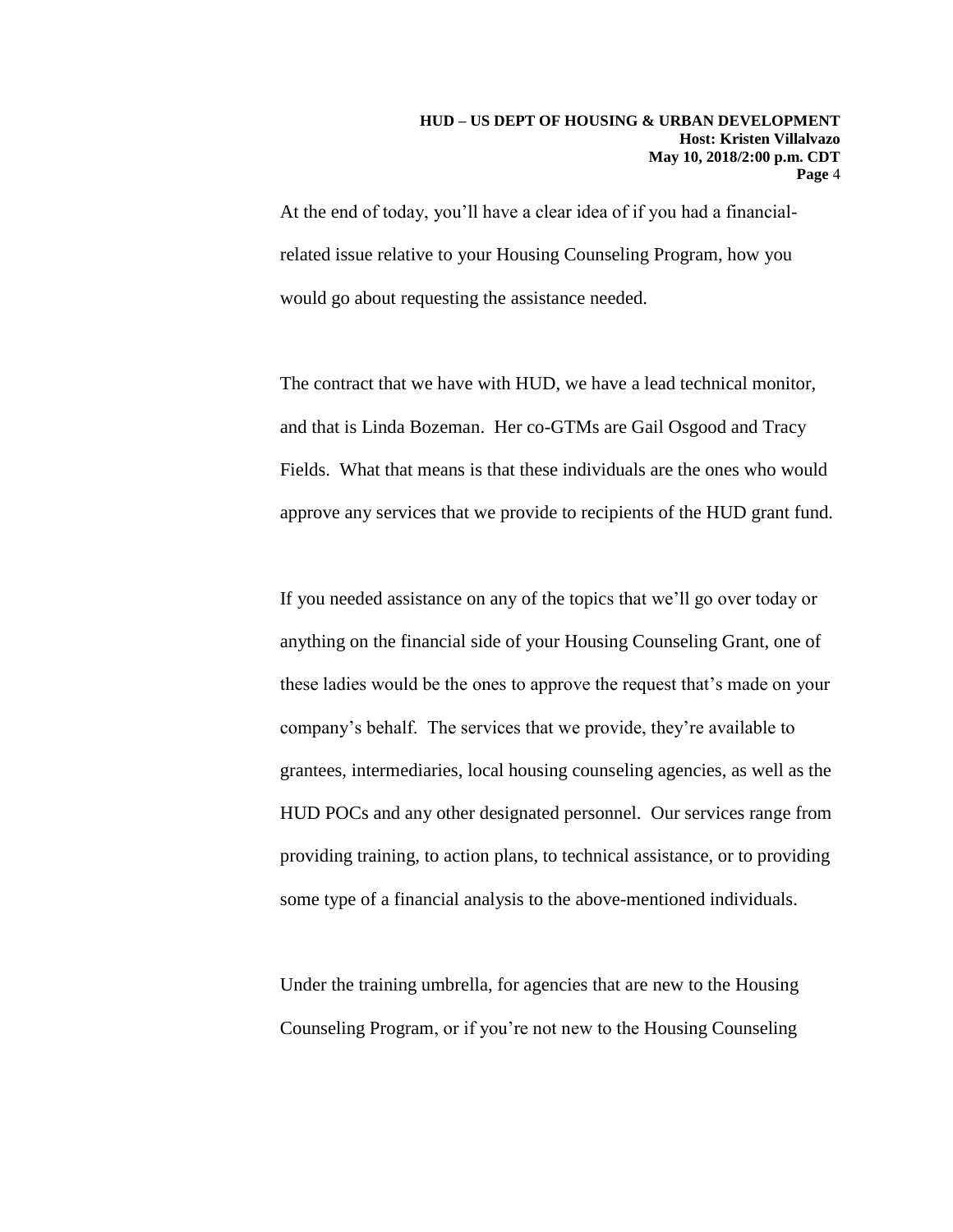Program but you haven't received a grant in a while, or you had changes in your key personnel, we provide modules 1 through 5 type training.

Module 1 training is where we actually go over the grant requirements. So, we're looking at the NOFA, and we're looking at your HUD grant agreement and we're providing you with training so that you are aware of what you're requirements are under the grant program.

In Module 2 we provide training for agencies when they're submitting their budget. We talk about the various budgetary line items and the various items that can be submitted for reimbursement under the grant. We also talk about any assumptions that agencies may make while preparing their budget.

Under Module 3, we talk about the grant financial reporting. If you take a look at your HUD grant, as we mentioned, you know that there's financial reports that must be submitted periodically. We do provide training on what needs to be included on those financial reports, and who those reports should be sent to, and who should be signing off on those reports, and what types of supporting documents you need to maintain on file to support the costs that you're submitting for reimbursement.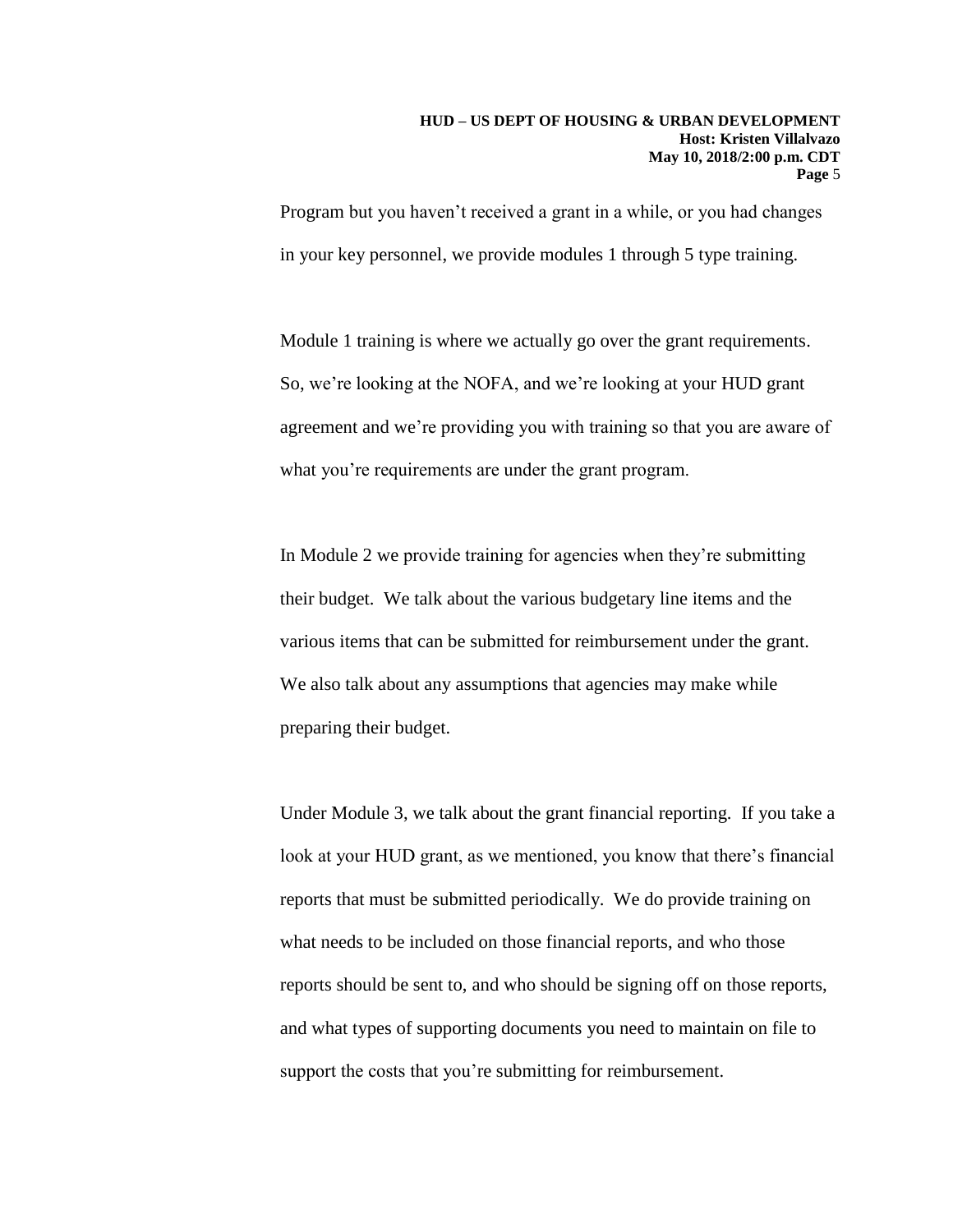Under Module 4, for agencies that will be charging direct services to the grant, and submitting that for reimbursement, we provide personnel activity reporting and timekeeping training, where we provide assistance to agencies letting them know what types of documents would be able to evidence or track the activities that are performed by employees who are charging their time to the grant.

HUD does allow for indirect costs to be charged to the grant. Agencies who have opted to use the 10% de minimis rate, we provide very intense training, or detailed training on how you could apply the 10% de minimis rate, what types of costs you could use as your direct costs to then apply the 10% rate to.

Modules 6 through 9 is really geared toward intermediaries. For intermediaries that use the HUD funds to procure goods and services, we do provide training, giving them an overview of what the procurement requirements are, making sure that whatever they have in place is lining up with the uniform guidance requirements.

Under Module 7, we provide training on intermediaries, how they go about awarding and then monitoring their sub-grantees. We give them certain tools that they could use to do so easily. We also provide training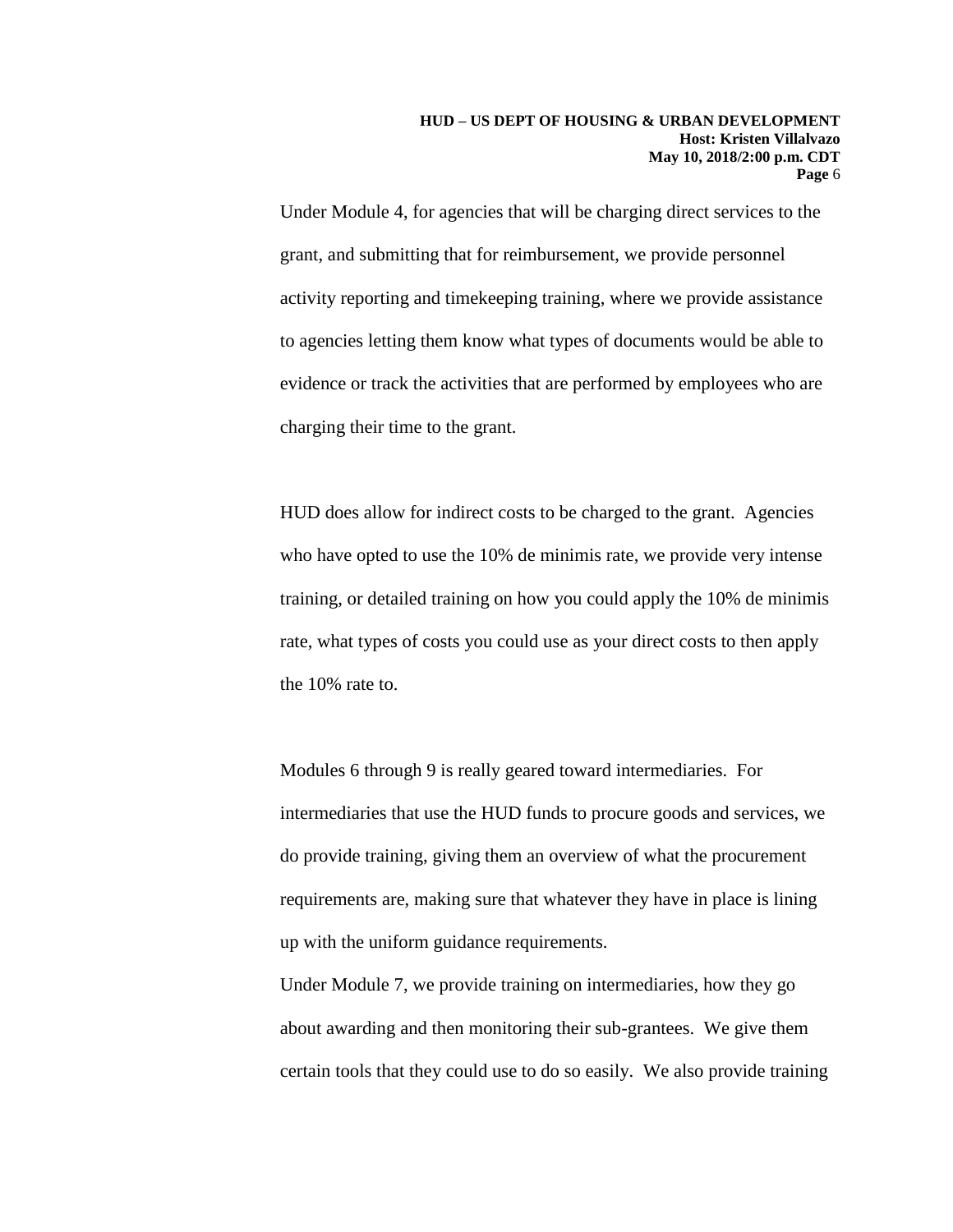on how parent agencies can go to their own financial and administrative reviews just to make sure that their sub-grantees are performing in line with the terms and conditions of the HUD grant award.

We provide training on helping intermediaries know what to look for when they're reading the financial statements of their sub-grantees and also understanding internal controls so that they can assess whether or not their sub-grantees are compliant with their own internal control policies and procedures.

Other topics that we provide training on would include the financial reporting training. We sit one-on-one with agencies and help them to prepare quarterly financial reports. We also provide training on the federal financial report, which is also known as Form SF425.

For the financial management system training, recipients of the HUD award are required under the uniform guidance to set up a separate fund for HUD transactions. Sometimes agencies do not do that, or they don't have the capacity, so we work with agencies to actually reconfigure their accounting systems to make sure that they're properly accounting for the HUD grant funds.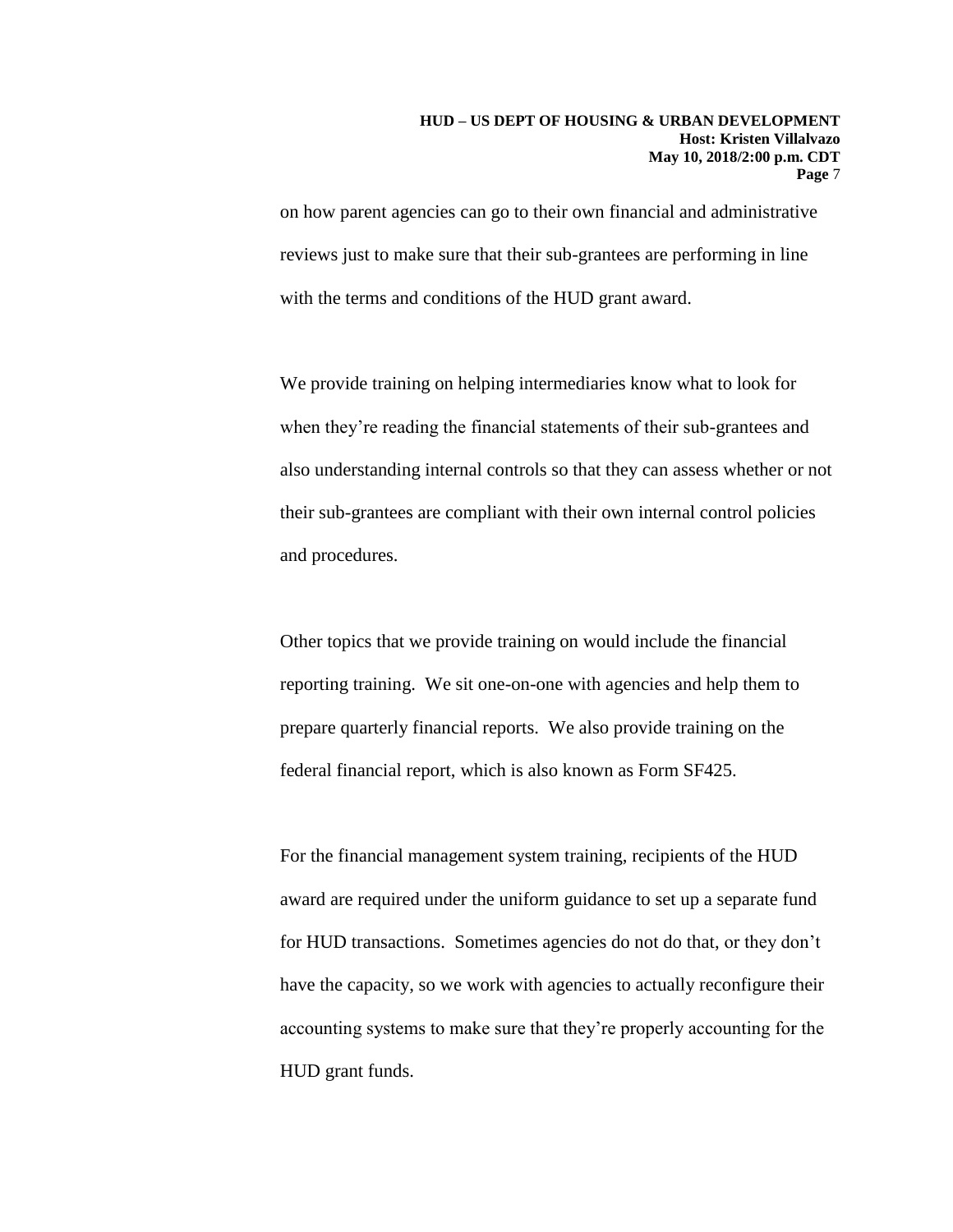We do also provide one-on-one training to review agencies' policies and procedures and update those policies and procedures to make sure that they're in line with uniform guidance requirements. We also provide the uniform guidance one-on-one training. The uniform guidance became effective in 2016 and so a lot of agencies may not know how did this change or impact their HUD grant and things that they need to make sure are in place because of the changes in the uniform guidance. We do provide one-on-one training to agencies just to make sure that they're meeting the requirements of the new uniform guidance.

Under the action plan umbrella, we're pretty much assessing where agencies are. Typically, that's what the action plan is. In the first block here, where we conduct an assessment of your compliance with the uniform guidance, we would request documents, such as your policies and procedures and some sample reports from you. We would conduct a readiness assessment to determine whether or not from a high level it appears that your agency is aware of what the requirements are and also whether or not you're complying with those requirements.

Under the internal control assessment section, here we would ask your agency to conduct an internal control self-assessment. We would obtain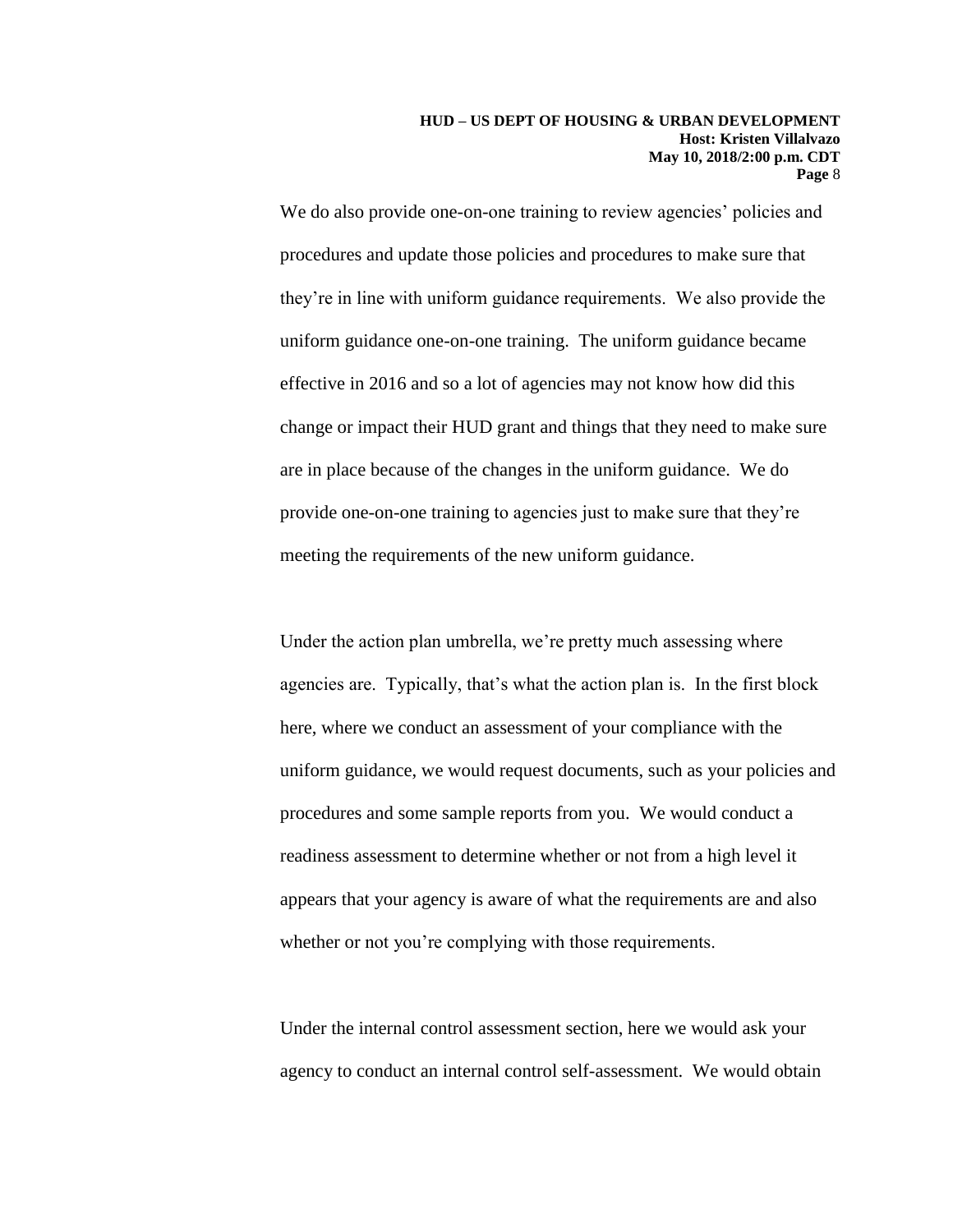your policies and procedures, and we would also ask you to conduct a segregation of duties grid. A combination of those three would help us to conduct an assessment of your internal control and to verify whether or not you're in compliance with the uniform guidance requirements.

For the procurement assessment, we would review your client procurement policies and procedures. If there are any deficiencies or gaps identified in there, we would definitely communicate with your agency to let you know, okay, you're compliant in some areas, but there are certain deficiencies in other areas.

Under the financial analysis umbrella, one of the things that we do is we conduct financial capability assessments. A financial capability assessment is where we review your agency to determine whether or not you're financially capable of performing the grant. [Audio disruption] and pass-through entities have asked us to conduct a financial capability assessment of their sub-recipients and HUD POCs have asked us to conduct one for their agencies. It's really geared towards any agency that may be showing a financial difficulty to perform the grant, or if an agency hasn't received their financial statement audit within the past two years, as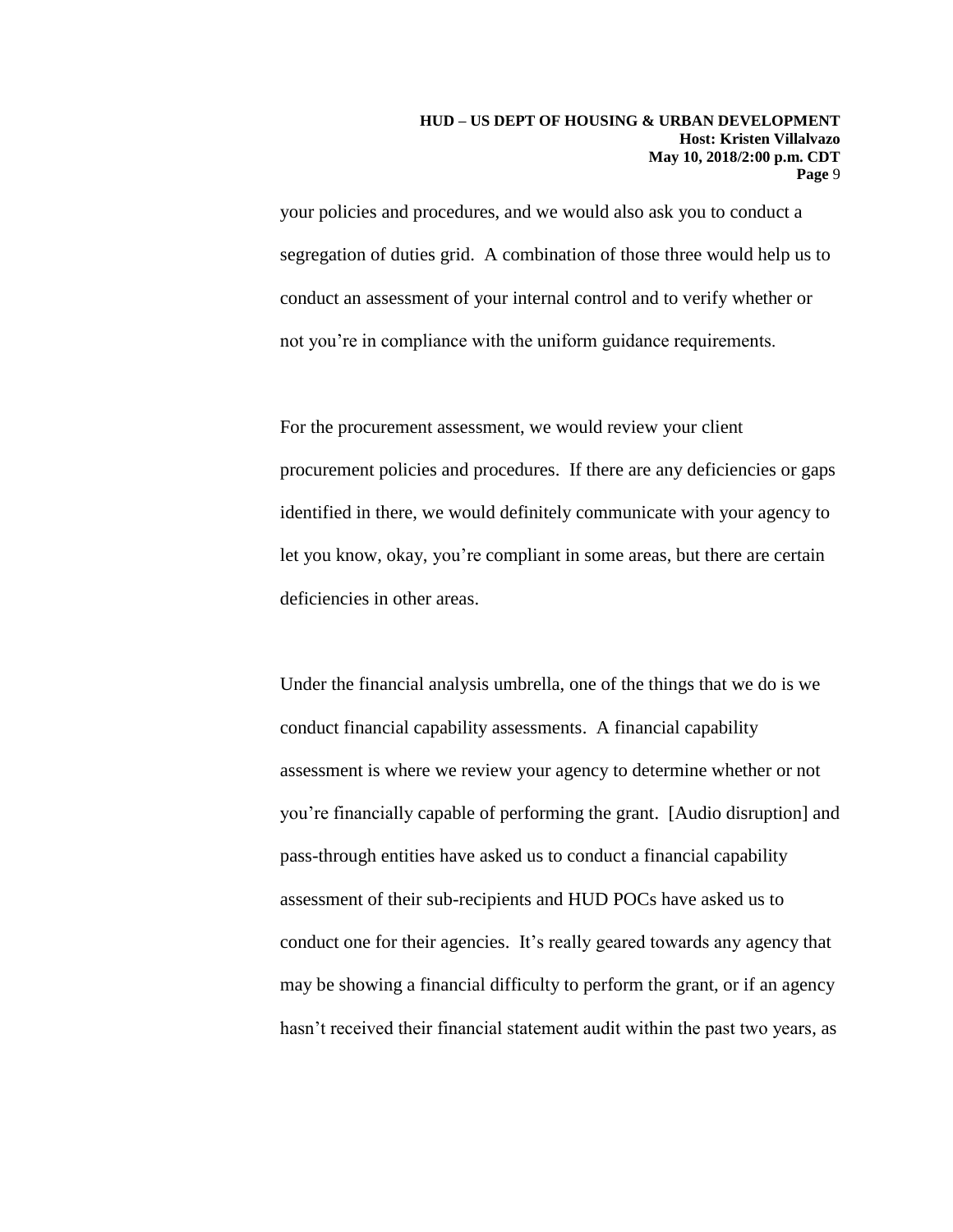#### **HUD – US DEPT OF HOUSING & URBAN DEVELOPMENT Host: Kristen Villalvazo May 10, 2018/2:00 p.m. CDT Page** 10

they're required to, then we could conduct a financial capability assessment in lieu of conducting the audited financial statement.

So, that is the type of assistance we provide to give HUD as well as parent agencies some type of assurance that their grantees or sub-grantees are able to perform the grant from a financial perspective. For agencies that are parent agencies and that have sub-grantees, we also review their grant execution documents. We conduct their financial capabilities assessments, as I mentioned before, and we review any other financial data that they may provide.

So, as a parent agency if you had a sub-grantee and you wanted us to review their grant execution package, we do review that on behalf of the parent agency. We perform the financial capability assessment, and we could also review their quarterly financial reports that they submit to you. If you wanted us to do that for all of your sub-grantees, we could, and compile all of that information and then provide it to you for you to submit to your HUD POC.

We do also provide grant execution package reviews for HUD POCs. Once you guys have been awarded the grant, and you're now required to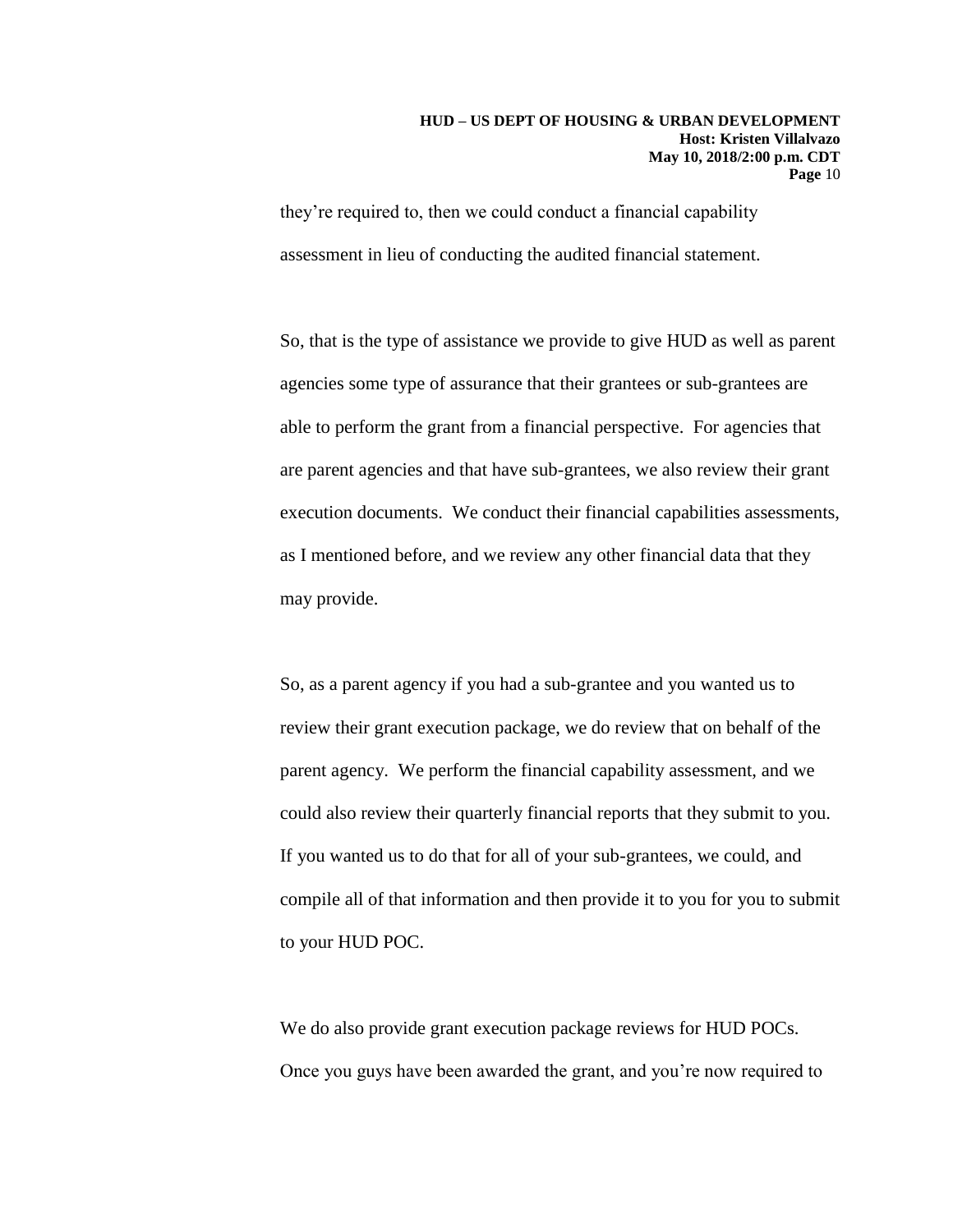submit the grant execution packages, we do oftentimes review the package on behalf of HUD POCs.

Another type of assistance that we provide is we conduct risk assessments, especially for parent agencies and their subs. Because of the uniform guidance, it is required that parent agencies do conduct a risk assessment of each sub-grantee periodically to see whether or not they are able to perform or if they pose a risk to the grant network. We do conduct risk assessments for high-risk agencies, or if they aren't identified as high-risk agencies but you definitely need the assistance for us to do so, we do provide that type of assistance as well.

Other types of financial analysis that we perform would include the quarterly financial reports. For each agency, whether a parent or an LHCA, you are required to submit quarterly financial reports. We do provide assistance to review your quarterly financial reports for accuracy and completeness.

We want to make sure that the report reflects all of the key elements that are required by HUD. We want to make sure that it's being submitted timely, want to make sure that it is showing the amount the way that HUD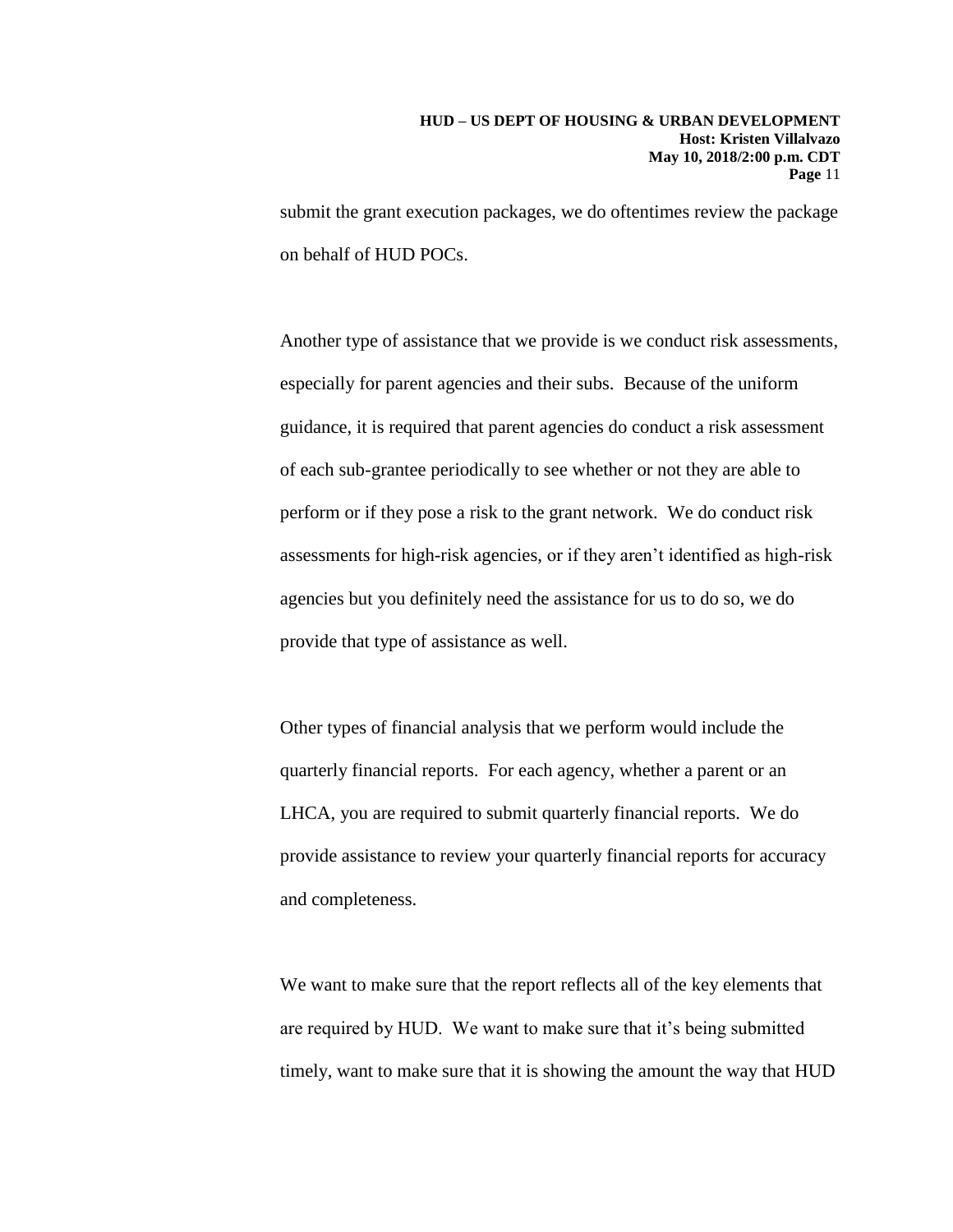needs the amounts to be reported, and also that it's being signed off by the authorized official. Also in this type of training, we let you know, based on the types of expenses that you're submitting for reimbursement, what types of supporting documents you need to maintain on file, how long you need to maintain that information on file, etc.

One of the quarterly financial reports training that we also do specifically for pass-through entities though again is the federal financial report, where we go through each line of the federal financial report and let you know what needs to be put on each line and how you move from one quarter to another quarter and update that information correctly.

For agencies that opt to charge indirect costs to the grant, we review that agency's methodology. We want to make sure that it's a solid methodology and that it is compliant with the uniform guidance requirements. We're also reviewing your application of the indirect costs, so we're actually recalculating your calculation of the indirect costs and making sure that it's accurate.

If you had questions whether a cost is direct or is an indirect cost, or anything like that, we do provide assistance with helping you guys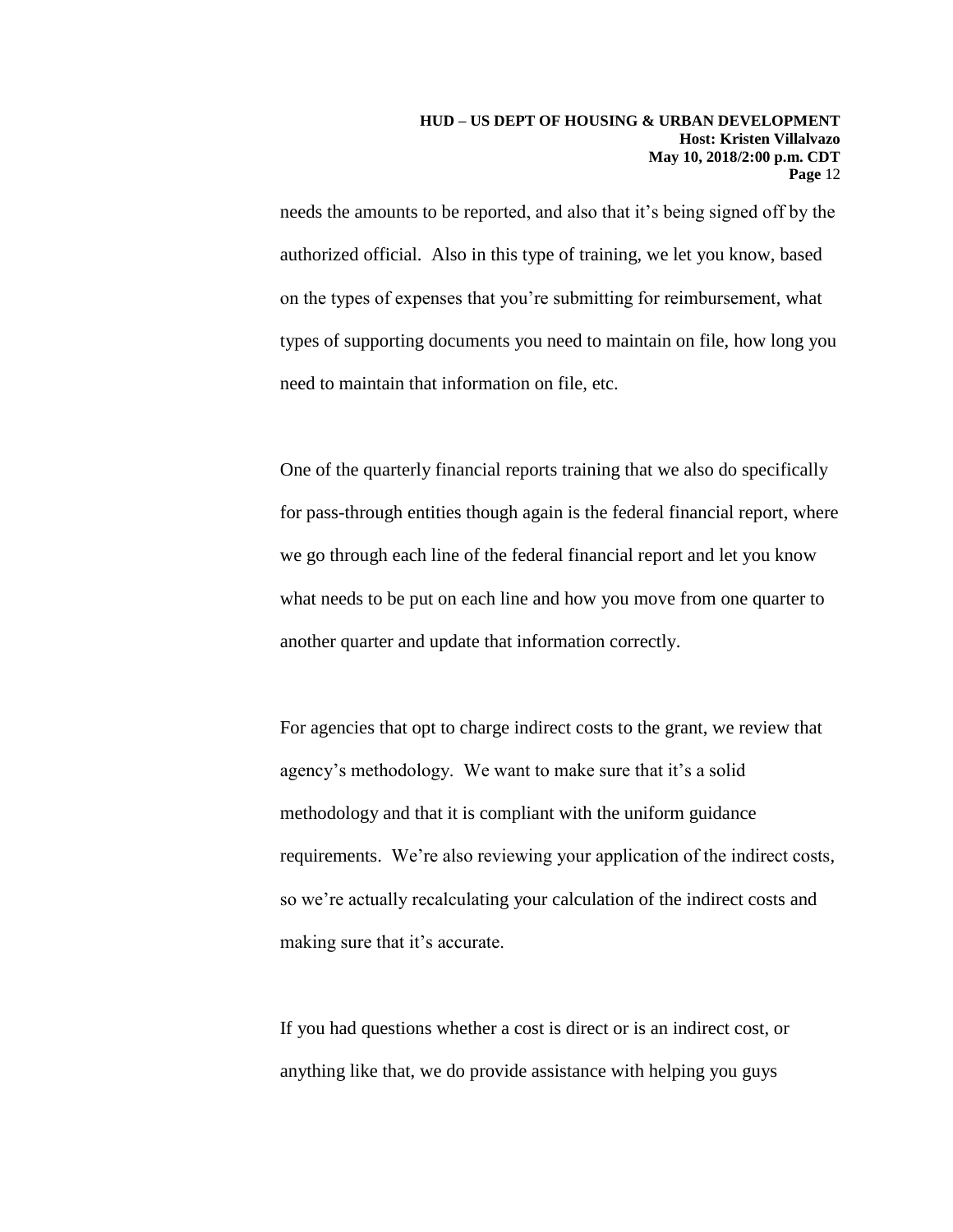determine what should be direct versus indirect, which one of the pools it goes into. If you had a negotiated indirect cost rate agreement, what period you could apply that rate to, what is the base that you can apply the rate to, and things of that nature.

For your billing methodologies, we do review billing methodologies to make sure that they're compliant with federal requirements. We want to make sure that the assumptions that are being used in the billing methodology, that these are sound assumptions, and that they're in line with basic accounting principles.

We also conduct accounting systems reviews. We're looking at your accounting systems to make sure that you have the ability to account for the grant in accordance with the federal requirements. Again, we're making sure that you have a separate fund set up for your HUD housing counseling grant, that you're tracking any receipts or expenditures related to the HUD grant.

If you had program income related to housing counseling, we would look to see how your accounting system is tracking that. If you had leverage funds related to housing counseling, we would also look to see how your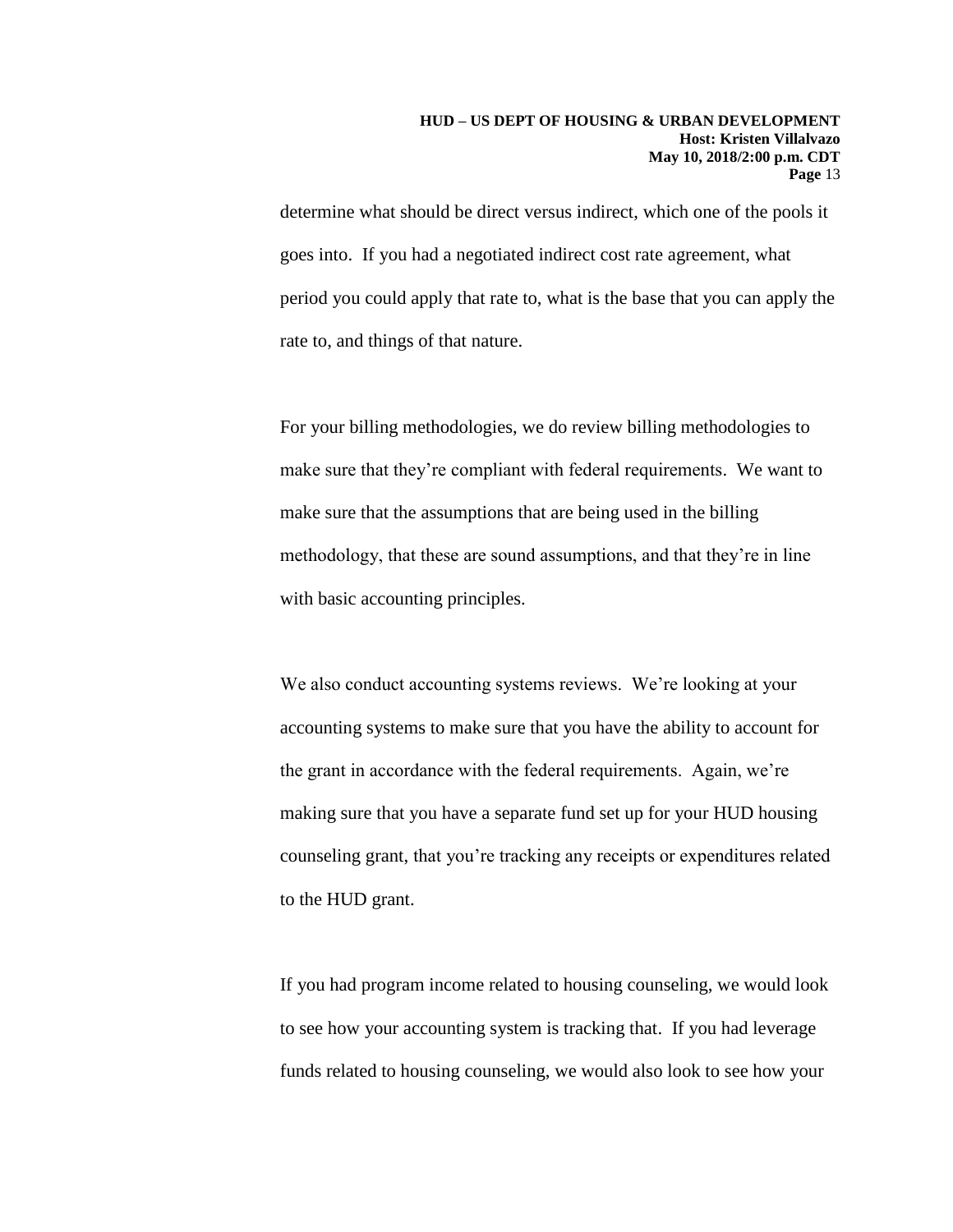#### **HUD – US DEPT OF HOUSING & URBAN DEVELOPMENT Host: Kristen Villalvazo May 10, 2018/2:00 p.m. CDT Page** 14

accounting system is tracking that. For agencies that needed assistance to update their accounting systems, again we do provide that type of assistance to agencies.

For technical assistance, we provide various types of technical assistance. A lot of times we get questions from HUD POCs or grantees that may have an issue with interpreting a standard that's in the uniform guidance. So, agencies may not know how to apply that standard or want a clearer definition on what does this standard mean, and things like that. They would pose a question, and we do provide technical assistance in breaking it down for agencies and making sure that they understand what the standard means and how to apply it to their specific situation.

Also, if an agency had a financial and administrative review or an action plan and they had a follow up, they needed assistance based on the review or the assessment that we did, we do provide technical assistance to address any deficiencies or observations that may have come about from those reviews. Also, if an agency had a review and they needed to develop a corrective action plan, we would help the agency to develop a corrective action plan as well as to implement that corrective action plan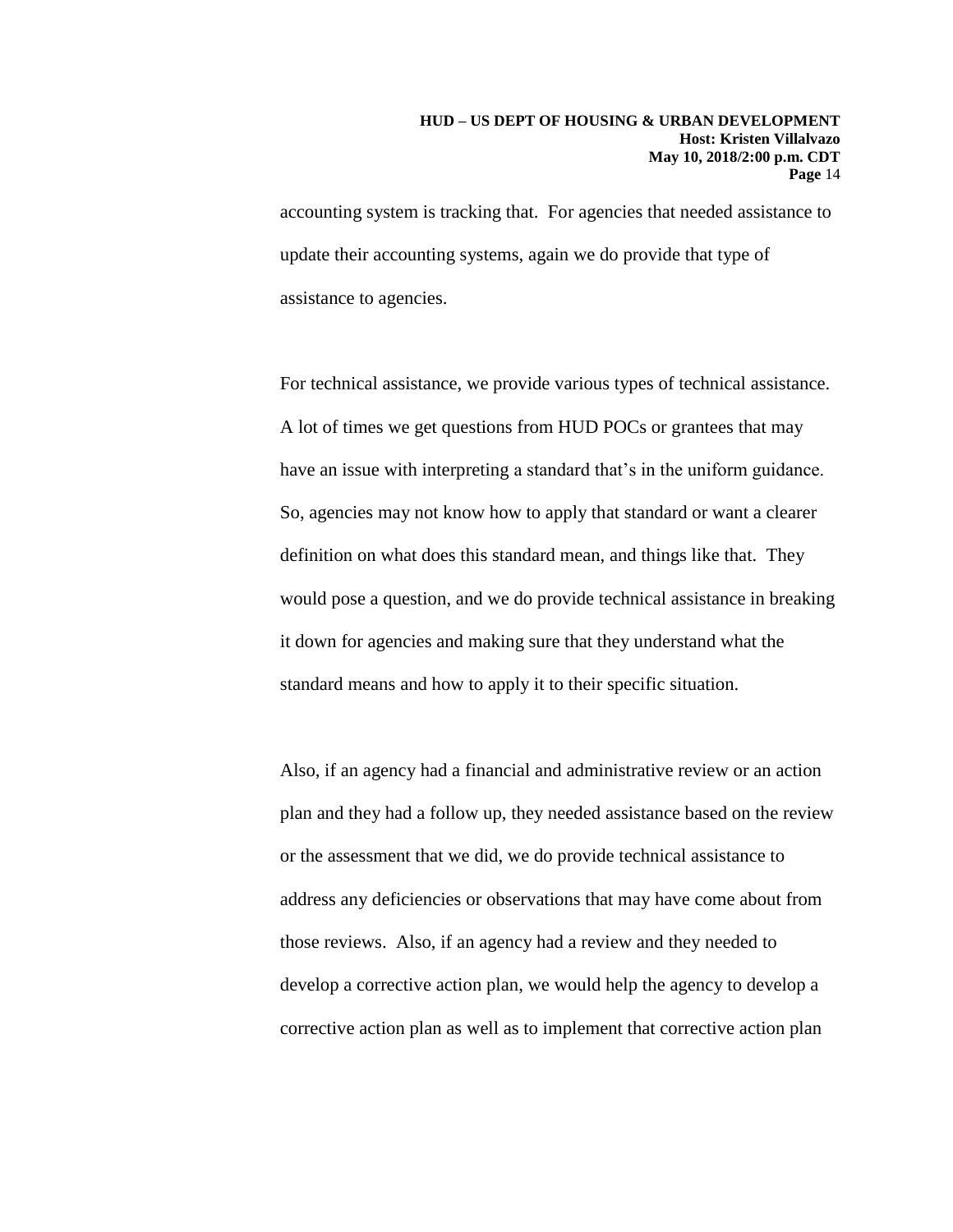just to make sure that any findings, or observations, or deficiencies have been resolved.

We also provide various templates. We provide templates for quarterly financial reporting. We provide templates for personnel activity reporting and timekeeping. We provide templates for documenting your policies and procedures.

So, say, for example, you're a smaller agency, and you have your procedures in place as far as how you handle business, but you don't have a written policy and procedure for the business process. We do work with your agency to develop those procedures that you perform, and document them, and make sure that they're tailored specifically to your agency. These are things that can carry forward to different programs as well as long as they're relevant of course.

Other technical assistance that we provide for the uniform guidance implementation, so agencies that haven't received an action plan and they needed some assistance with implementing changes that came about with the new uniform guidance, we do work with agencies to look at where are you at today and what needs to be done to get you guys in compliance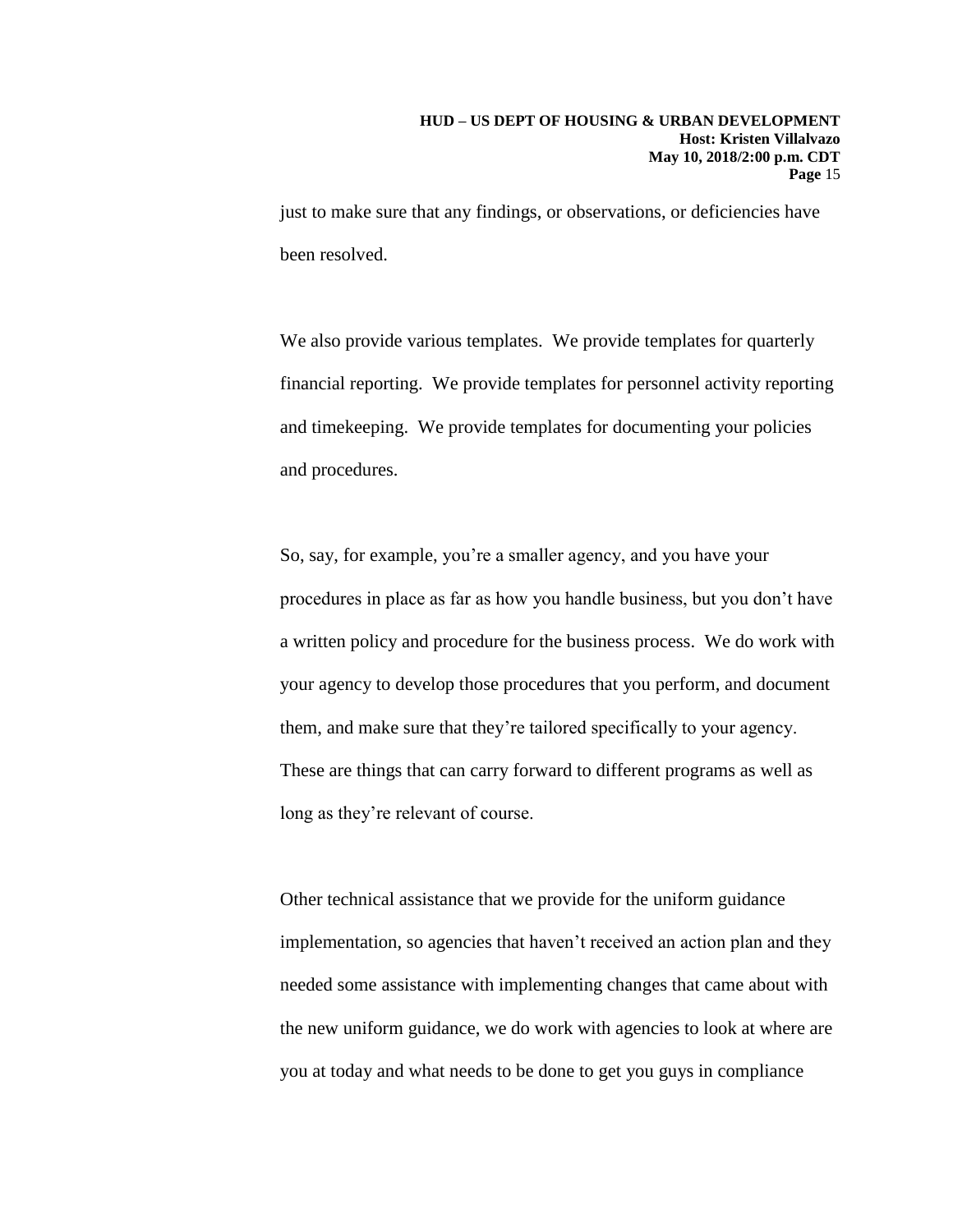with the uniform guidance requirements. We provide that type of assistance depending on the agency and what is needed.

For the procurement assistance, we do develop, modify, and/or update your procurement policies and procedures. If you don't have procurement policies and procedures, but you will be using the HUD funds to procure goods and services, we would develop those for you. If you had procurement policies and procedures, but they haven't been updated in over five years, or maybe your procedures have changed or the titles of individuals involved in the process have changed, we would then go ahead and make those updates for you and we would also make sure that they're compliant with the new uniform guidance requirements.

For any other policies and procedures that you have, we would modify them to make sure that the actions that are being taken by personnel at your agency, that those procedures are clearly documented. We would update them according to what is being done and make sure that whatever you guys are actually doing is compliant with the uniform guidance requirements. For agencies that do not have any policies or procedures, we would work with your agency to develop those policies and procedures.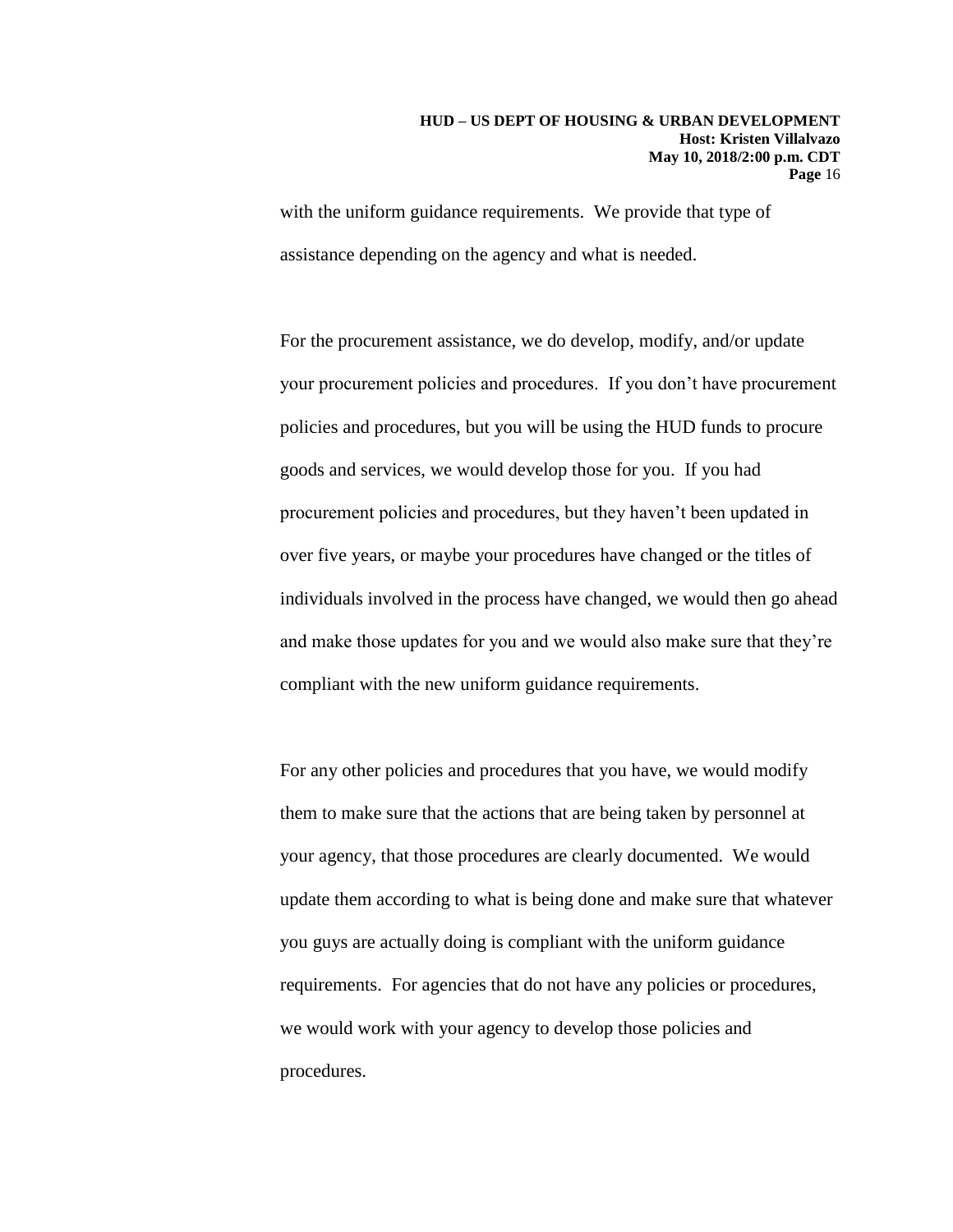In the process, we would be letting you know, for example, what type of activities needed to be segregated by individuals if possible. If you're unable to really have full segregation of duties, what are some mitigating controls that you can put into place and put into your policies and procedures to make sure that there is some type of a mitigating control in place.

For the personnel activities, for agencies whose counselors or personnel will be charging their time to the grant, we look at what systems you have in place and we help you to develop templates for how you are tracking and reporting activities that are performed under the grant, so at the end of a period you'll be able to report that information accurately.

We also provide templates for quarterly financial reporting, where we develop templates for your agency, because a lot of these things aren't one-size-fits-all. We have to really customize them to your agency's needs because in a lot of cases what you use for one grant can transfer to additional grants as well if it's a requirement for that.

In this next section we'll talk about how you could request services. There are two different ways that agencies can request service. You have the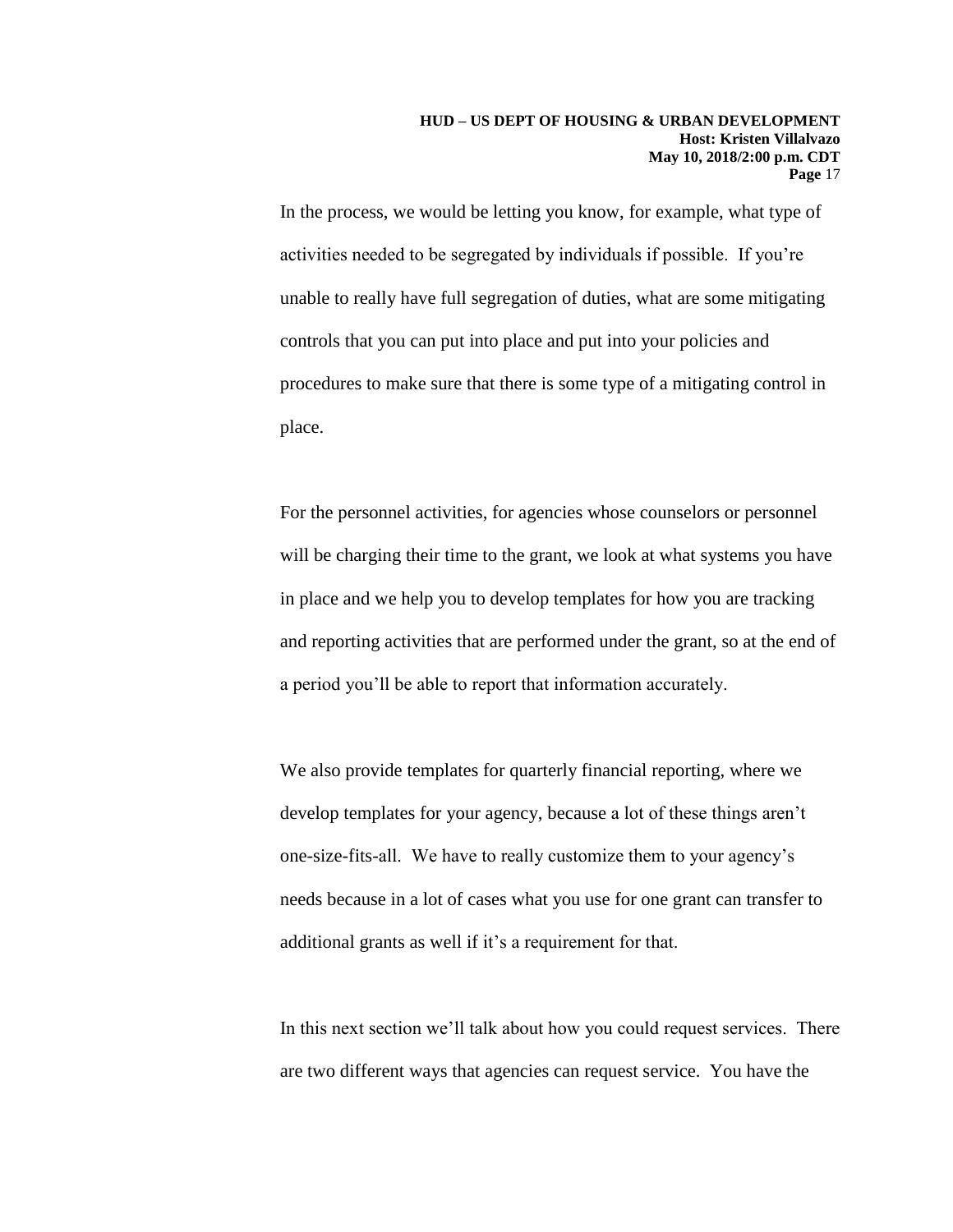#### **HUD – US DEPT OF HOUSING & URBAN DEVELOPMENT Host: Kristen Villalvazo May 10, 2018/2:00 p.m. CDT Page** 18

direct service request, or a request that may be a result from an action plan, or a financial and administrative review. We'll go through each type in a few seconds.

For the direct service request, as an agency you determine I need some assistance with this particular item, the first thing that you would need to do is to contact your HUD POC and let them know the type of assistance that you need. They would then contact one of the GTMs on our contract. Remember, previously I said the GTMs are Linda Bozeman, Gail Osgood, or Tracy Fields.

Your HUD POC would then in their correspondence with the GTM, they would state the type of service that's being requested. If it's assistance with a quarterly financial report, or if it's a question that you had with implementing a standard, or anything like that, that would have to be specified in the communication with the HUD GTM.

They would list your name and your contact information. If they approve it then they would communicate that information to us at Booth Management Consulting, who would then work with your agency to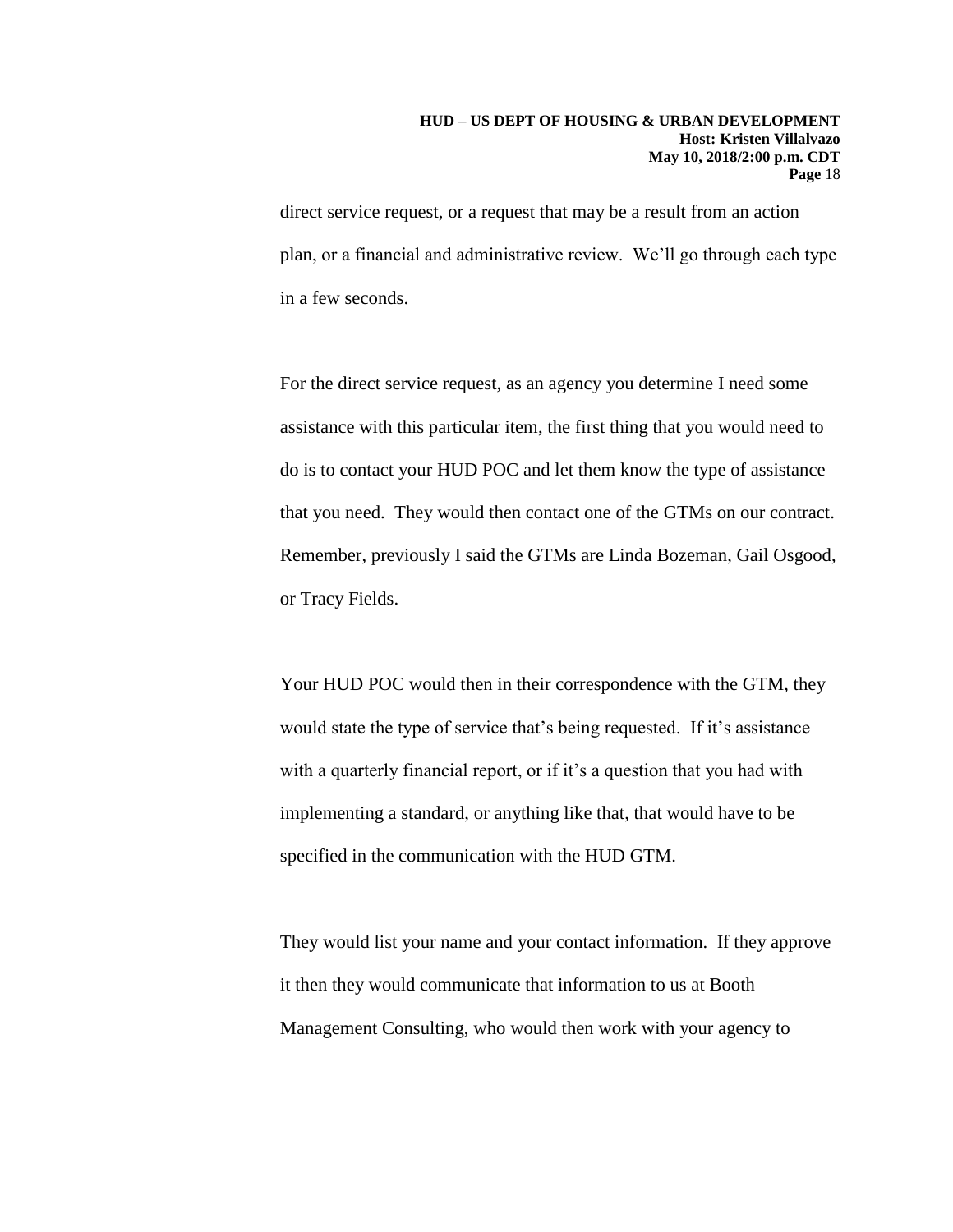resolve the issue, provide the assistance, and then provide a final deliverable. Usually, the final deliverable is in the form of a report.

If there's something where it's just an email response, you would have the email as your evidence that you received the assistance. Sometimes it may [audio disruption] a template developed and we would then create the template and submit that deliverable to you and then complete the assignment.

The next way to request assistance, sometimes the need for assistance may be a result of an action plan or a financial and administrative review. Whenever we conduct an action plan or a financial and administrative review, if there are any observations or findings, we usually recommend that you receive technical assistance for those findings. Then we would follow up with you to see whether or not your HUD POC approves and whether or not your agency is interested in receiving the technical assistance that we recommend.

If so, then the GTMs would then have to approve the work. Then, once that's approved by the GTMs, then we would contact your agency to schedule a date and a time to provide the assistance to your agency. It's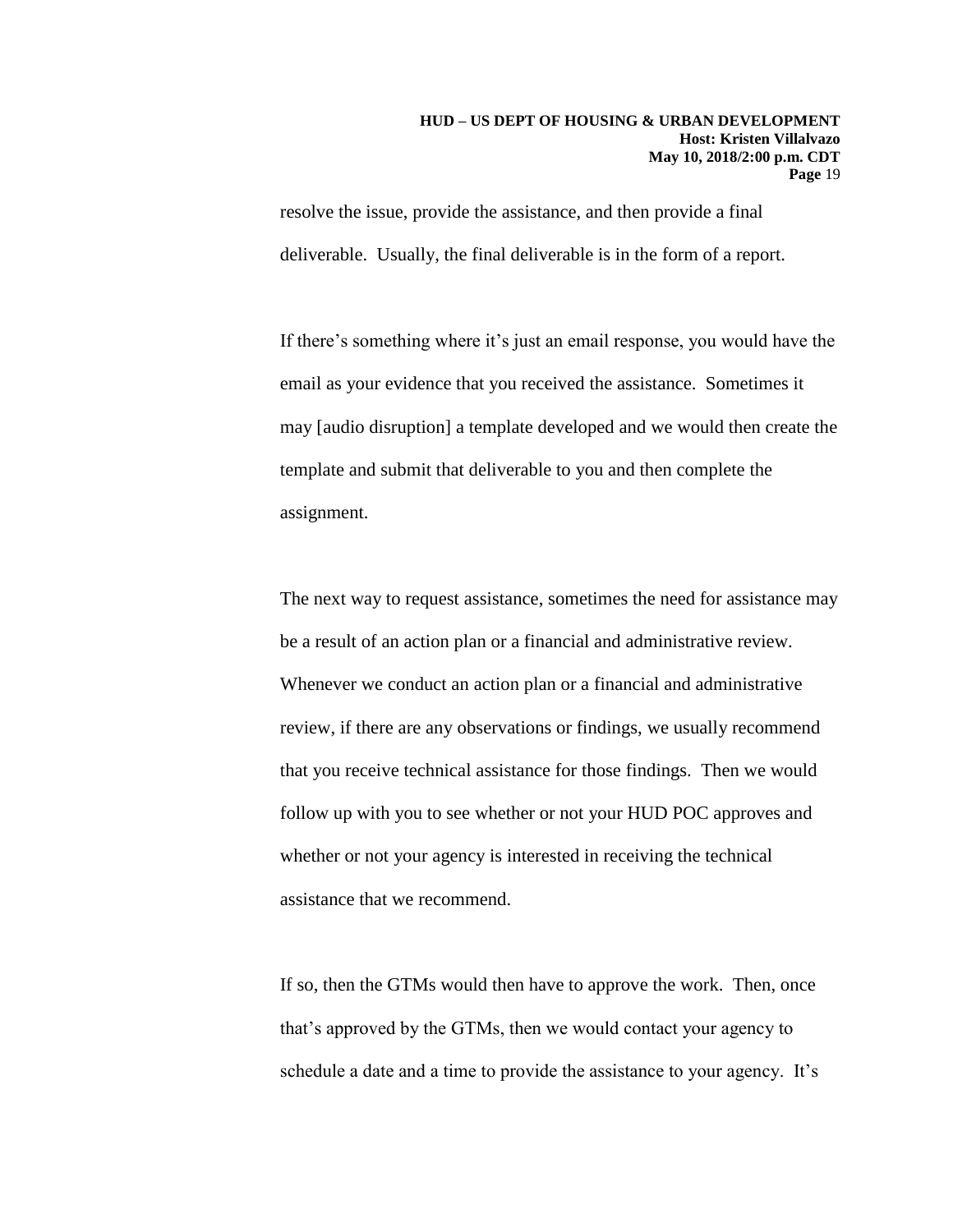usually in the form of technical assistance or training, depending on what the finding was.

Some known benefits for participating in these types of trainings, and technical assistance, and action plans, and things of that nature, we've realized that the assistance that we provide to agencies have helped to minimize the burdens of implementing the new regulations especially with the new uniform guidance, as the various things that may have changed.

A lot of times, agencies aren't even aware of the changes that have been made and how they're reporting requirements and just requirements under the grant in general have been impacted by the new regulations. A lot of times we're able to bring awareness to things that needed to be updated and we also are able to reduce the burden of implementing the new regulations.

Another benefit is that it could potentially reduce any findings during your performance reviews or financial reviews. By taking a proactive approach to make sure that you are aware of what the requirements are and then how to implement them, that is definitely likely to reduce any potential for a finding in your performance or financial review.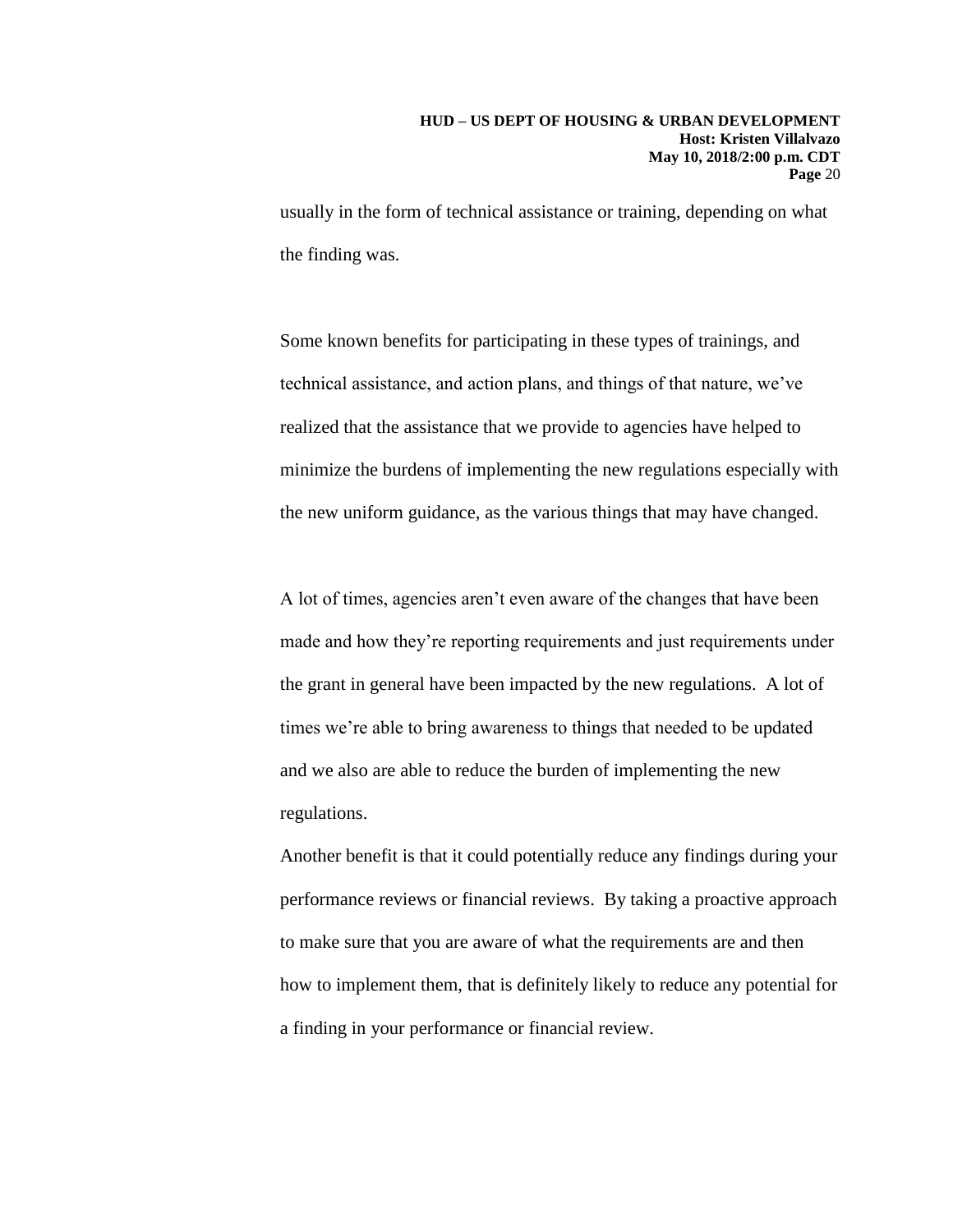Another huge benefit is that we provide financial and administrative technical assistance that can be transferred to other federal programs. This is a federal grant, so mostly the requirements under this grant, a lot of them are transferable to additional grants. That can be a huge benefit for agencies.

For intermediaries, and parent agencies, we have helped to reduce the administrative burden through the training of your sub-grantees, because that is one of the things that we do as well. The training is not just available to LACAs and parent agencies, but we also do provide training to sub-grantees as well.

A lot of the times, if we have to provide training to sub-grantees, we like to come on-site, where we can really give that one-on-one type training to agencies and answer any questions that they have. We usually do it in a workshop style. For example, I did one in Delaware a few months ago where the parent agency's sub-grantees, they were present, and they brought their actual reports. They brought their quarterly financial reports, their budgets, and we worked through each line item together on a one-onone basis. The agencies found that very helpful.